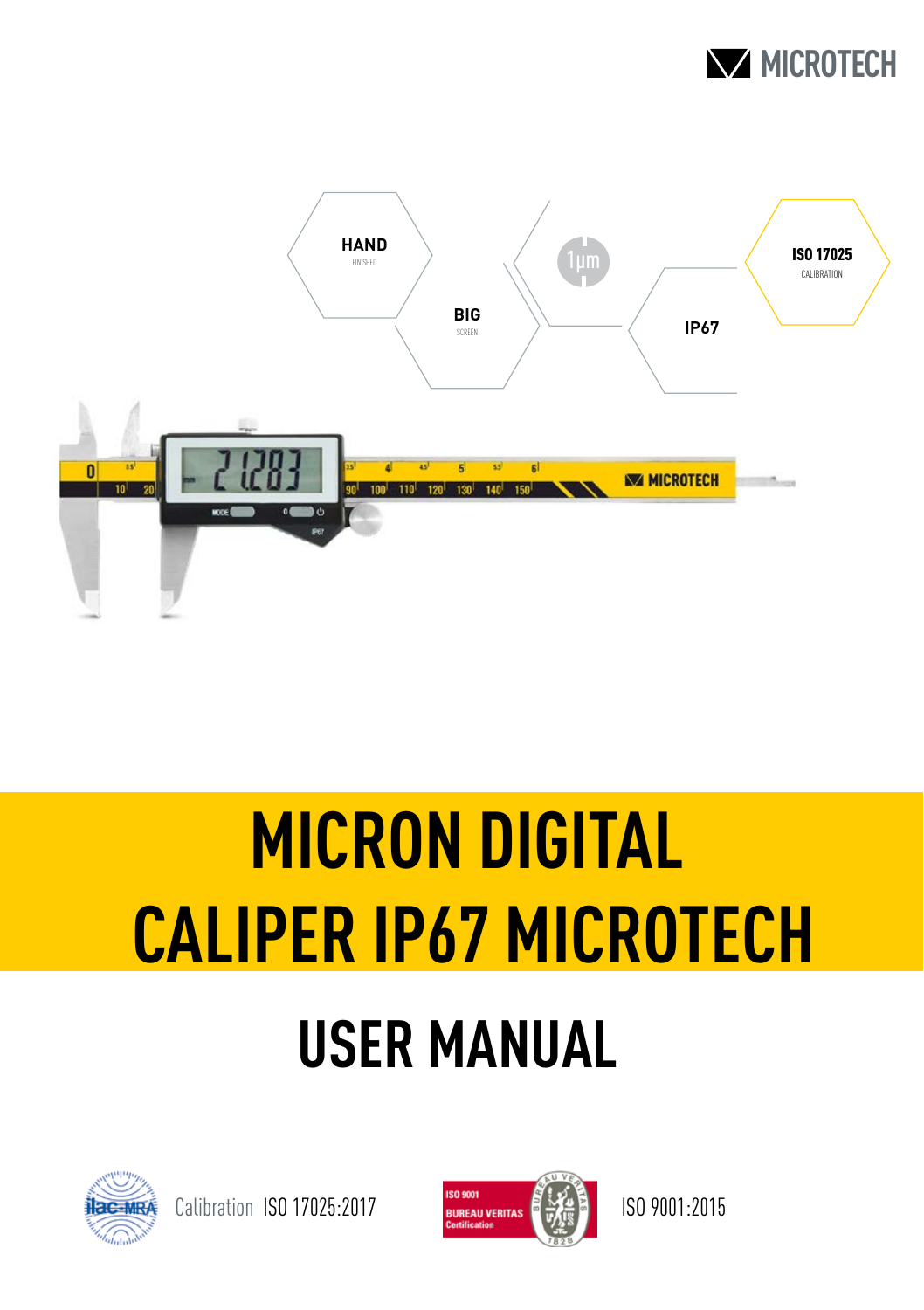## MODIFICATIONS

| <b>Item No</b> | <b>Range</b> |           | <b>Resolution</b> | <b>Accuracy</b> | <b>Display</b>       | <b>Protection</b> |
|----------------|--------------|-----------|-------------------|-----------------|----------------------|-------------------|
|                | mm           | inch      | mm                | um              |                      | IP                |
| 141075112      | $0 - 150$    | $0-6"$    | 0.001             | ±15             | Digit height<br>12mm | $IP-67$           |
| 141075212      | $0 - 200$    | $0 - 8$ " |                   | ±15             |                      | $IP-67$           |
| 141075312      | 0-300        | $0 - 12"$ |                   | ±20             |                      | $IP-67$           |

\* Max error for internal end depth measurements DIN-862

#### BUTTON FUNCTIONS



#### **MICROTECH MICROTECH** OPERATION INSTRUCTIONS



Wipe with a clean cloth, soaked in gasoline, measuring surface of the frame and gauge calipers to remove anti-corrosion oil. Then wipe them with a clean dry cloth.

If necessary, open the battery cover; insert the battery (CR2032) according to the polarity of the electrodes. Blinking display information or absence suggests replacing battery.

During the measurement, measuring jaws should to sum to the measured object without knocking.

During the measurement avoid warps of measuring surfaces of the instrument. Measuring surface must be fully in contact with the measurement object.

After finishing work wipe the measuring surfaces of the caliper with a cloth soaked in gasoline and apply anticorrosion oil.



### CORRECT MEASURINGS



**IN THE PROCESS OF WORKING WITH CALIPERS SHOULD BE AVOIDED: Scratches on the measuring surfaces; Measuring the size of object in the process of machining; Shocks or dropping, avoid bending of rod or other surfaces.**